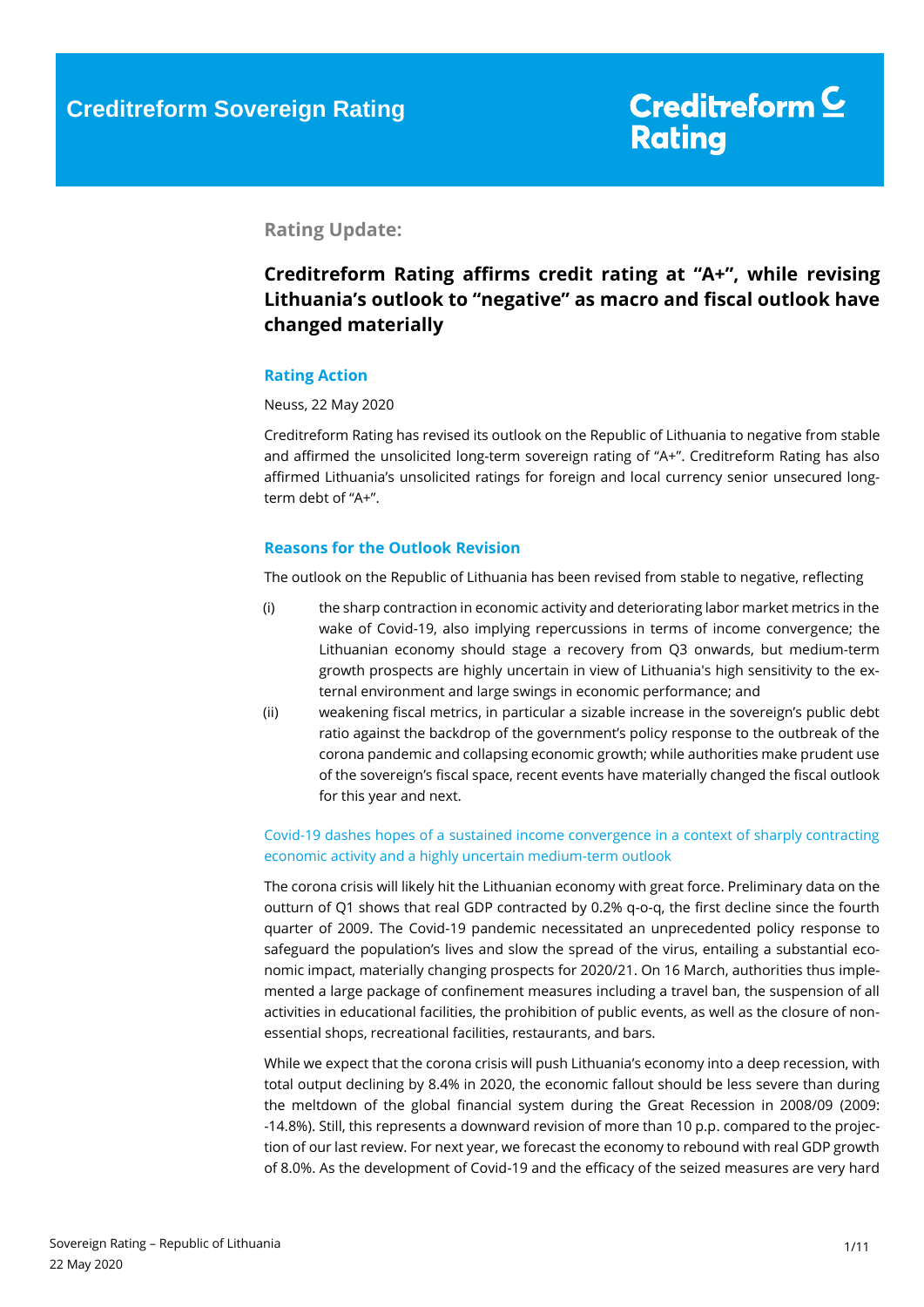to predict, the forecast is highly uncertain. Further unknowns relate to the time it will take to find effective vaccines, and the possibility of second and third waves of the corona pandemic.

That said, income convergence should experience a setback. Prior to the corona crisis, income convergence towards EU levels had advanced significantly over recent years, with GDP per capita equaling 82.4% of the weighted EU-28 level in 2019 (2015: 74.7%, IMF data). We also note that the severe impact of the novel coronavirus strikingly exemplifies the economy's susceptibility to shocks, and the concomitant macro-financial volatility remains high. Against a historical backdrop of pronounced boom-bust-cycles, volatility in metrics such as GDP growth and HICP inflation had tended to become more remote recently. While we believe that being a euro area member as well as sound economic and fiscal policy-making will be beneficial in this regard over the longer term, volatility is likely to rise in the near term.

In our baseline scenario, we assume that the measures seized by the authorities will prevent the crisis from inflicting significant damage to Lithuanian potential growth. The government adopted the so-called Action Plan for Economic Stimulus and Mitigation of Consequences of Covid-19 Transmission, including measures to provide income support for sick workers and their families, the disabled, self-employed, and those who lost their jobs due to Covid-19. Furthermore, firms shall receive liquidity support in terms of tax deferrals and in case they have to declare downtime. To stimulate the economy, it is planned to reallocate EU funds, co-finance climate change and road investment projects, and grant guarantees to agricultural and SME loans.

Whilst support measures will foster government final consumption expenditure, this will very likely be the only component contributing positively to real GDP growth this year. Private consumption, on the other hand, should decline by double-digits, and will thus put a significant drag on growth. Contracting household spending will be largely driven by deteriorating labor market conditions, although the support measures should cushion the worst effects from the coronavirus, while measures buttressing wage growth (e.g. a minimum wage hike) and disinflationary pressures somewhat mitigating the decline in household incomes. Private investment activity will likely grind to a halt in view of the enormous uncertainty, and public investment projects which should have benefited from EU funding support are likely to be hampered. Capacity utilization in the industrial sector was in free fall in Q2 (70.0%, Q1-20: 76.4%), suggesting an imminent decline in industrial production of capital goods, which had increased significantly over recent years.

Net exports should also impair economic growth. To be sure, the effects of the weak external environment had eventually taken hold of Lithuanian export growth towards the end of last year, showing up in Q4 data, and we would not have expected a meaningful contribution to this year's growth anyway. With the bleak outlook for its main trading partners, export growth is almost certainly set to plunge in 2020, mainly driven by supply chains that are disrupted by closed borders and constrained production. We await to see a harsh impact on transport which has been key to Lithuania's export performance over recent years. Covid-19 will also put marked pressure on import growth, which will limit net exports' negative contribution to some extent.

Going forward, we anticipate that economic activity will normalize in Lithuania's key trading partners. A further main assumption underlying our baseline scenario is a gradual rebound, with the Lithuanian economy gaining traction from the third quarter of 2020 onwards, as the corona pandemic slowly subsides and policy efforts gradually unwind. Indeed, the government has begun to ease restrictions since mid-April, now being in the fourth phase of its exit plan.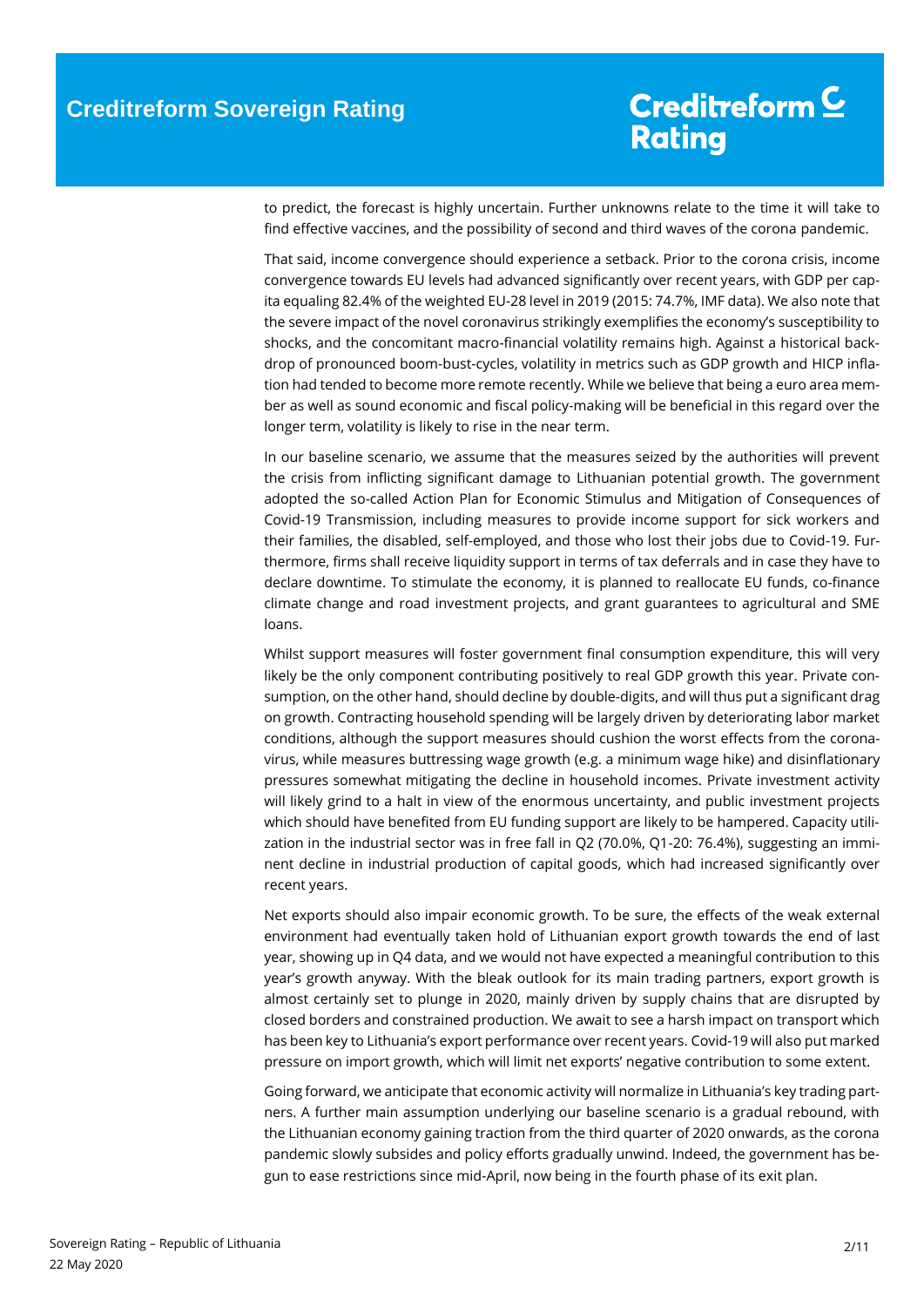Public finances under significant pressure given extensive discretionary measures and automatic stabilizers weighing on this year's fiscal performance

Government finances have been a key support to the sovereign's credit rating in recent years. Before the outbreak of the corona pandemic, we saw the sovereign set for recording another slight surplus in 2020, with authorities making prudent use of the fiscal leeway to facilitate inclusive growth and tackle structural impediments to the economy's growth potential.

The envisaged budgetary plans for the current year had to be heavily amended in the wake of the Covid-19 pandemic, as high human costs had to be prevented and the economic fallout mitigated. According to the recently published Stability Program, the implemented set of measures announced by the government total EUR 4.7bn. In the Covid-19 package, EUR 1.3bn is related to the reallocation of EU funding and EUR 0.4bn come from state guarantees, and should be considered as budget neutral for now. Discretionary measures are specified to amount to roughly EUR 3.1bn, with the bulk pertaining to the expenditure side. Corporate compensation for parts of the downtime represents the biggest spending item (EUR 1.1bn). Other costly discretionary measures include the co-financing of road and climate change investment projects (EUR 150m and 160m respectively), the acquisition of medical devices (approx. EUR 120m). Additionally, on 7 May the government introduced an additional package geared towards aid after quarantine, such as subsidies for persons returning from downtime and job search allowances, and enhanced social benefits.

On the whole, recent events have materially changed the fiscal outlook for this year and next, as the Covid-19 shock will raise the sovereign's fiscal burden markedly. Together with receding revenues and automatic stabilizers at work, we pencil in a headline deficit of approx. 8.9% of GDP in 2020, before the budget balance should narrow significantly next year, mainly due to the assumed economic recovery. Our estimate of the Lithuanian budget does not incorporate the take-up of the guarantees mentioned above, which we would treat as a considerable downside.

Against the background of the government's budgetary policy response to the outbreak of the corona pandemic and collapsing economic growth, we see the sovereign's public debt ratio rising sharply to just short of 48% of GDP in 2020 from 36.3% of GDP in 2019 before stabilizing at that level in 2021. In this vein, the sovereign raised an unprecedented amount on international financial markets by issuing two Eurobonds with face values of EUR 0.75bn and EUR 1.25bn, at maturities of five and ten years, and yielding a low 0.345 and 0.829% respectively.

Hence, debt remains affordable as financing conditions are very favorable. Although yields on 10y government bonds have picked up since mid-March, they still post at historically low levels. Moreover, we acknowledge that fiscal risks are so far mitigated by modest public guarantees (0.7% of GDP according to the SP20) and significant fiscal space resulting from low base levels. Lithuania's public debt is one of the lowest in the EU-27. Also, short-term liabilities make up for 12.7% as of end-2019, and the weighted average maturity of the Lithuanian debt portfolio amounted to 7.6 years.

#### **Reasons for the Rating Decision**

Apart from dim near-term prospects and extreme uncertainties associated with the nature of the Covid-19 shock and its amplification channels, we regard the sovereign's macroeconomic performance profile as robust. Lithuania exhibits a relatively high per capita income and gener-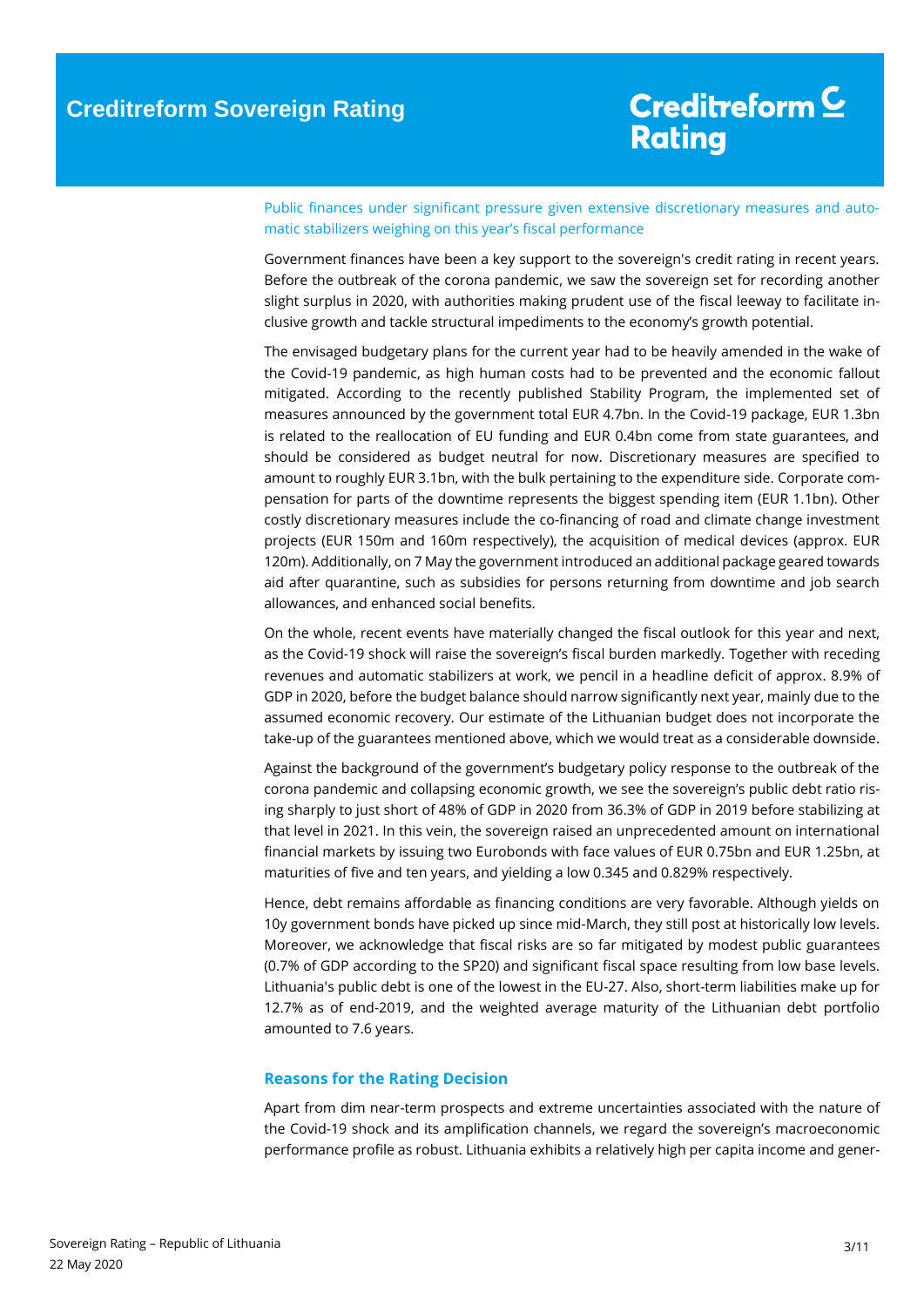ally strong economic growth, and is a frontrunner in terms of its business environment, as documented by an excellent 11th rank out of 190 economies in the World Bank's Doing Business report. This is contrasted by still high volatility of macro-financial variables and impediments to potential growth stemming from the demographic side, as well as risks to the economy's cost competitiveness emanating from highly dynamic wage growth.

According to latest available IMF data, brisk economic growth lifted GDP per head to USD 36,701 (PPP terms) in 2019, comparing favorably to Central and Eastern European peers and converging towards the median of our A-rated sovereigns (USD 37,582). Lithuania was among the fastest growing economies in Europe last year (EU-28 average 1.5%). Real GDP expanded at a rate of 3.9%, edging up from 3.6% in 2018, largely driven by robust foreign trade amidst a challenging external environment. Exports rose sharply to 9.3% in 2019 (2018: 6.3%), clearly exceeding import growth (6.7% after 6.0%) and resulting in a significantly positive growth contribution of net external trade (2.1 p.p.). Domestic demand came in somewhat weaker, though also displaying favorable performance. Robust employment and wage growth facilitated household spending (3.2%, 2018: 3.7%), whereas investment growth eased from 8.4% to 7.4% in 2018-19. Whilst the labor market remained supportive, first signs of loosening were discernable. At 0.5%, employment growth posted well below the annual average seen in 2014-18 (1.3%), and the LFS adjusted unemployment rate stabilized at 6.3% (2018: 6.2%), after having persistently fallen since 2011.

We continue to monitor risks to Lithuania's cost competitiveness, as its real unit labor costs continued to increase vividly in 2019, by 3.1% according to latest AMECO data (EA-19: 0.3%), mainly due to strong real compensation per employee (6.6%). To be sure, there are signs of lost cost competitiveness, as its global export market share went up from 0.16 to 0.17% in 2018-19, and has increased steadily over the years, boosted by strong services exports and transport in particular. Also, deteriorating labor market conditions are likely to result in easing wage growth going forward.

We acknowledge the government's determination in addressing structural challenges, but remain vigilant concerning adverse demographic developments which may dampen Lithuanian potential growth. It has to be mentioned that net migration has turned positive for the first time since the sovereign declared its independence (2019: +10,794 persons), although many arrivals are lower-skilled workers, adding to apparent skill mismatches on the labor market. We view continuous efforts to tackle the economy's bottlenecks as crucial.

Risks to the economy's increasingly important transport sector not only remain in place, but have increased further in light of the EU Council's decision to adopt the Mobility Package on 7 April. New rules on drivers' working conditions, posting rules for drivers in international transport, and provisions on access to the haulage market, may hamper small and mediumsized transport businesses and constrain the transport sector's flexibility in general. While the legal acts still need to be adopted by the European Parliament, political discussions are ongoing as transport ministers from eight member states had previously urged to postpone the consideration and adoption of the regulation until the COVID-19 pandemic has ended.

Lithuania's institutional set-up remains supportive to our credit assessment. This is primarily buttressed by the World Bank's Worldwide Governance Indicators (WGIs), which are broadly aligned with the median of our A-rated sovereigns, though showing room to improve as regards euro area averages. Benefits associated with EU/EMU membership, including significant EU funding support, real and financial integration, and the adoption of common standards and rules, have to be set against geopolitical risks related to cyber-attacks as the sovereign is forging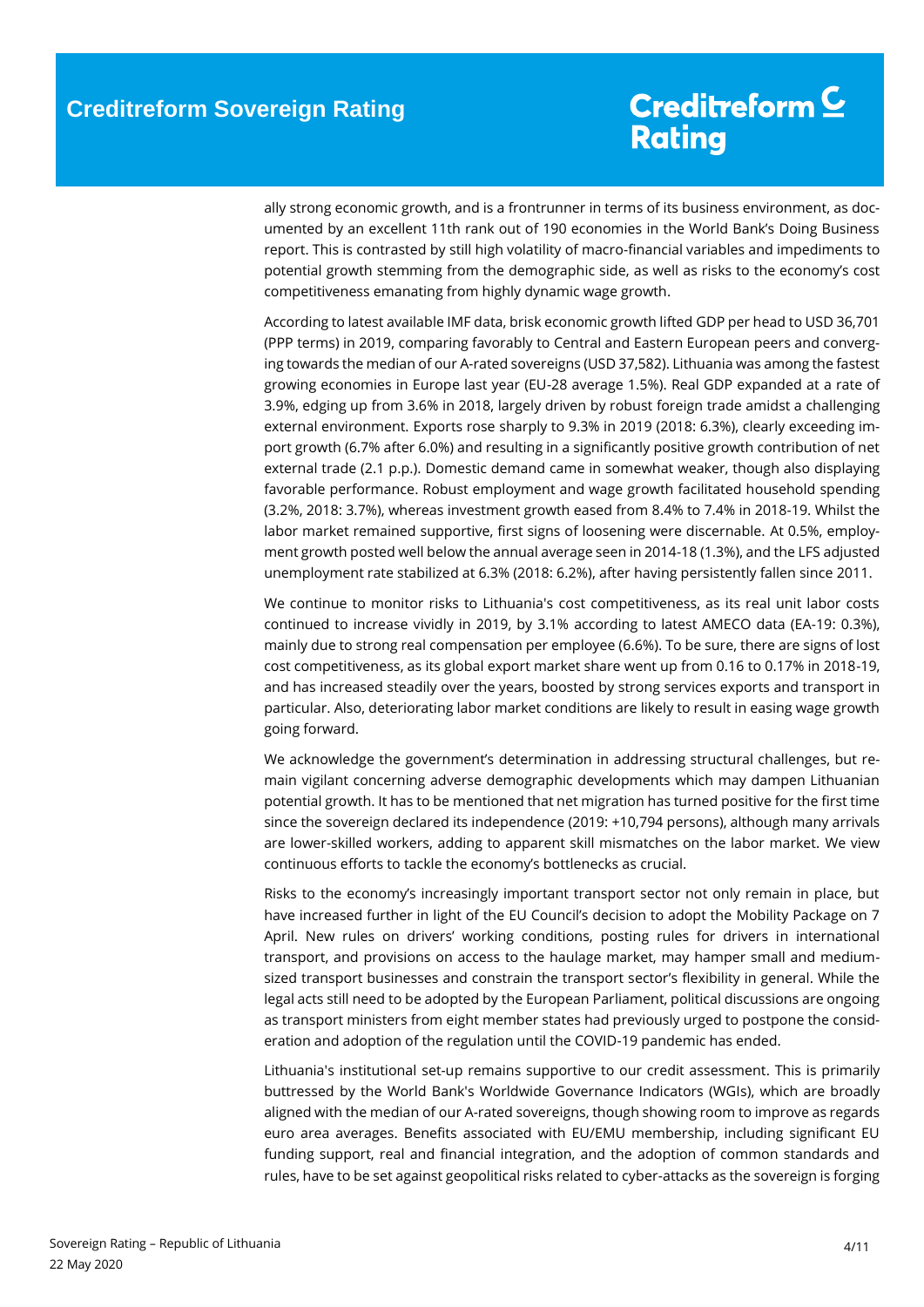ahead in developing its fintech industry, escalating tensions with the Russian Federation, and energy security. We note that its high reliance on Russia's energy supply appears to be subsiding against the backdrop of visible efforts to press on with the interconnection of Baltic energy markets and gas interconnection with Poland.

Awaiting parliamentary elections this October, we continue to follow political developments closely. While we have witnessed relatively frequent government reformations amidst a fragmented political landscape over recent years, we think that the thrust in economic and fiscal policies will not change given broad consensus. As of yet, polls have been dominated by the conservative TS-LKD party, followed by the Farmers and Greens Union.

Despite tremendous headwinds posed by the Covid-19 shock, Lithuania's fiscal sustainability profile remains a credit strength, mirroring the sovereign's prudent fiscal approach, affordable debt, and the fact that general government debt is likely to remain low from a European perspective.

With a view to its budgetary performance, 2019 marked the fourth year in a row in which the headline balance finished with a surplus. The budget surplus narrowed from 0.6 to 0.3% of GDP in 2018-19 as spending grew more dynamically than revenues at 9.6% vs. 8.5%. Outlays were mainly driven by the public wage bill, which increased sharply by 12.0% (from 9.8 to 10.3% of GDP), and a strong 11.1% rise in social benefits and transfers. Revenue growth came in somewhat lower, since extraordinary growth in current taxes on income and wealth (from 5.7 to 8.8% in 2018-19) was overcompensated by net social contributions, reflecting the labor taxation reform.

Thanks to prudent policy-making and the favorable macroeconomic backdrop, Lithuania's debtto-GDP ratio had been trending downwards after peaking at 42.6% in 2015, though rising from 33.8 to 36.3% in 2018-19 as authorities engaged in pre-financing measures to replace dollardenominated debt. Irrespective of last year's increase, its public debt ratio remained among the lowest readings in Europe. Interest payments have dwindled over recent years and stood unchanged at 0.9% of GDP in 2019. As measured by government revenues, interest expenditure accounts for a moderate 2.5%, suggesting that debt remains affordable.

Lithuania is a small and open economy, and therefore very sensitive to the external environment and the performance of its trading partners. We note that external risks seem to be increasingly tempered by receding external debt in the deposit-taking sector, and a widening current account surplus, which has recently jumped from 0.3 to 4.3% of GDP in 2018-19, corresponding to the country's largest current account surplus on Eurostat records. The significant increase came mainly on the back of an improvement in the trade balances. The increasing external strength is underscored by rapidly widening services surpluses, which have more than doubled over the last five years (2019: 10.1% of GDP, 2015: 4.7%). Looking ahead, we expect the current account to remain in surplus, even though it should narrow in view of the detrimental effects of the corona pandemic on goods and service trade (see above).

Increasing current account surpluses have, together with transfers from EU funds used to finance investment projects, contributed to a persistently rising net international investment position (NIIP). Although still in negative territory, Lithuania's NIIP thus improved significantly last year to -23.7% of GDP (2018: -31.0% of GDP), and has more than halved since 2013 (-50.6% of GDP).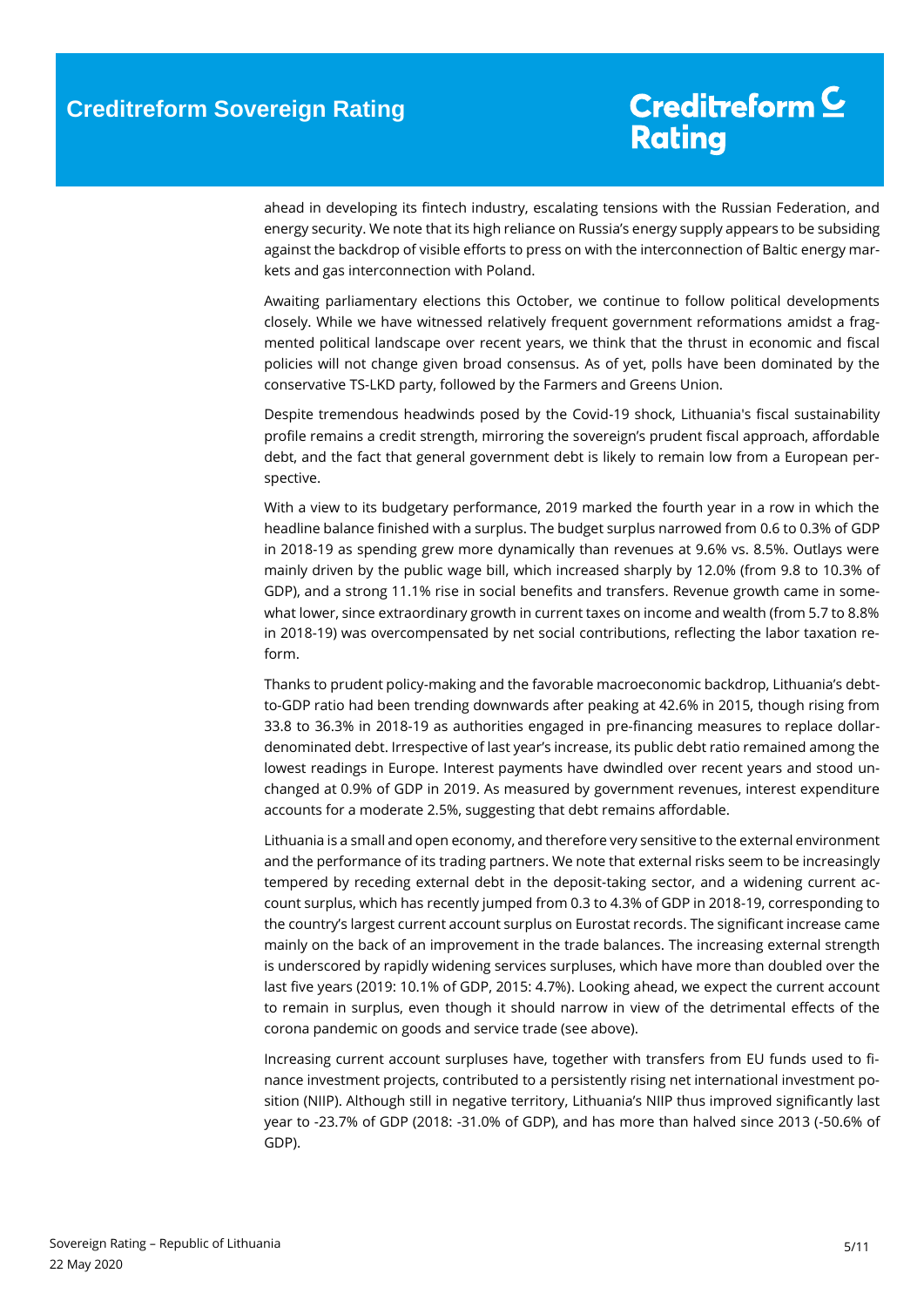#### **Rating Sensitivity**

Our Rating outlook on the Lithuanian long-term sovereign ratings is lowered from stable to negative, as we assume that the risk situation underlying the key factors affecting sovereign credit risk is likely to deteriorate. Under the current circumstances and the very dynamic development of the corona crisis, however, the assessment of Lithuania's economic development is fraught with extreme uncertainty and is therefore significantly more difficult than usual, as is the case for other metrics.

We could lower Lithuania's ratings if the prospective setback in income convergence proves to be more protracted, involving lower income per capita over the medium term, or if the sovereign fails to bring debt-to-GDP on a downward trajectory again, causing a sustained rise in general government debt beyond the initial Covid-19 impact. Downward pressure could also be triggered by a persistently deteriorating external position on the back of increasing current account deficits.

We could reinstate Lithuania's stable outlook or upgrade its credit ratings if the Covid-19 impact on medium-term growth is less pronounced than currently assumed, and strong economic growth leads to higher per capita incomes without creating macro-financial imbalances, or if we believe that the sovereign's public debt ratio has resumed a sustainable downward trend. More generally, upward pressure could result from a successful implementation of comprehensive structural reforms and receding geopolitical risks.

#### **Analysts**

Primary Analyst Wolfgang Lauer Sovereign Credit Analyst w.lauer@creditreform-rating.de +49 2131 109 3865

Chair Person Benjamin Mohr Head of Sovereign Ratings b.mohr@creditreform-rating.de +49 2131 109 5172

#### **Ratings\***

| Long-term sovereign rating                       | A+/negative |
|--------------------------------------------------|-------------|
| Foreign currency senior unsecured long-term debt | A+/negative |
| Local currency senior unsecured long-term debt   | A+/negative |
| *) Unsolicited                                   |             |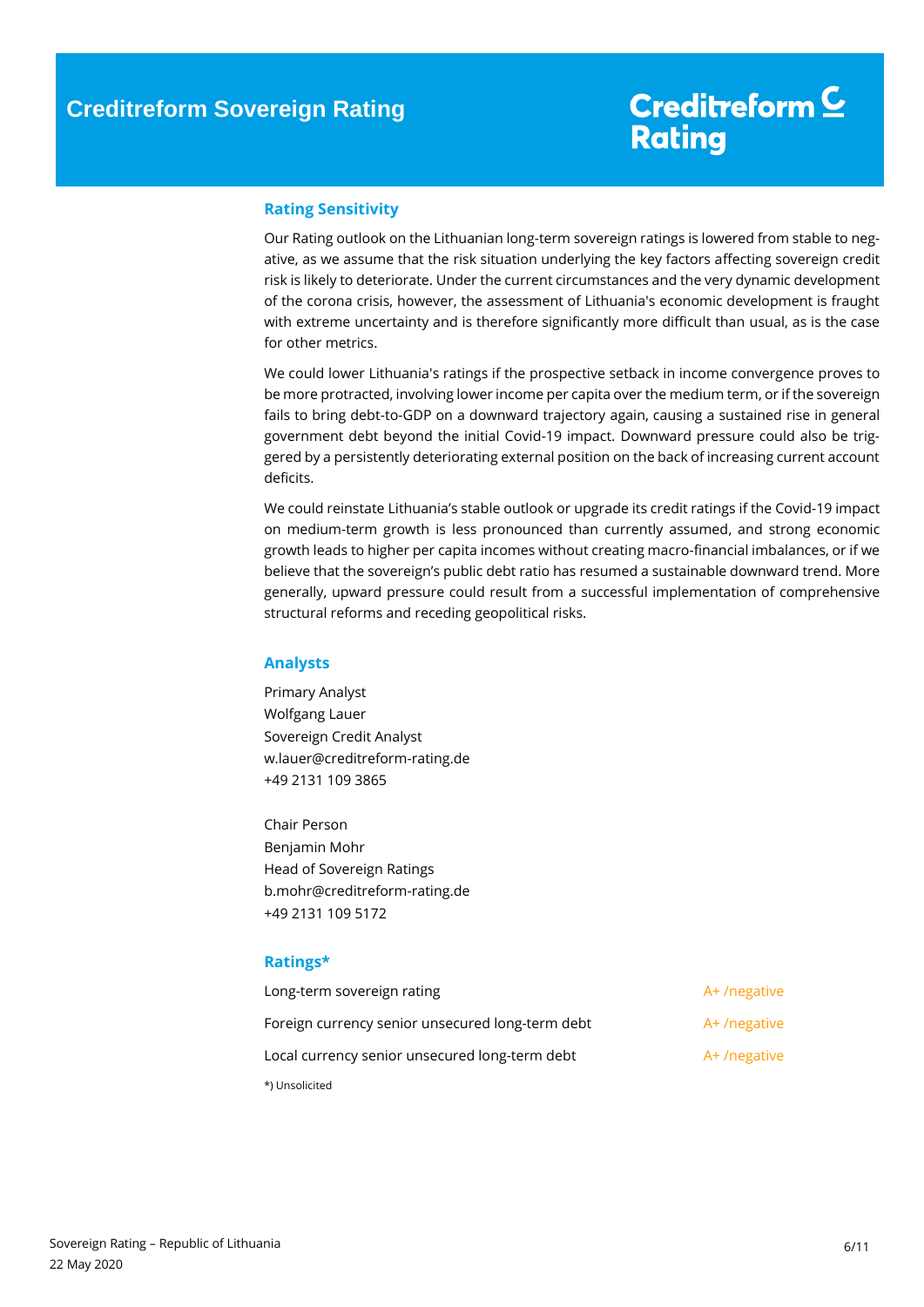#### **Economic Data**

| [in %, otherwise noted]               | 2014   | 2015   | 2016   | 2017   | 2018   | 2019   | 2020e  |
|---------------------------------------|--------|--------|--------|--------|--------|--------|--------|
| Real GDP growth                       | 3.5    | 2.0    | 2.6    | 4.2    | 3.6    | 3.9    | $-8.4$ |
| GDP per capita (PPP, USD)             | 27.611 | 28,731 | 30.092 | 32.377 | 34.597 | 36.701 | n.a.   |
| HICP inflation rate, y-o-y change     | 0.2    | $-0.7$ | 0.7    | 3.7    | 2.5    | 2.2    | 0.8    |
| Default history (years since default) | n.a.   | n.a.   | n.a.   | n.a.   | n.a.   | n.a.   | n.a.   |
| Life expectancy at birth (years)      | 74.7   | 74.6   | 74.9   | 75.8   | 76.0   | n.a.   | n.a.   |
| Fiscal balance/GDP                    | $-0.6$ | $-0.3$ | 0.2    | 0.5    | 0.6    | 0.3    | $-8.9$ |
| Current account balance/GDP           | 3.5    | $-2.4$ | $-1.1$ | 0.5    | 0.3    | 4.3    | n.a.   |
| External debt/GDP                     | 70.7   | 76.8   | 86.2   | 83.9   | 78.5   | 68.0   | n.a.   |

Source: International Monetary Fund, Eurostat, own estimates

#### **ESG Factors**

While there is no universal and commonly agreed typology or definition of environment, social, and governance (ESG) criteria, Creditreform Rating views ESG factors as an essential yardstick for assessing the sustainability of a state. Creditreform Rating thus takes account of ESG factors in its decision-making process before arriving at a sovereign credit rating. In what follows, we explain how and to which degree any of the key drivers behind the credit rating or the related outlook is associated with what we understand to be an ESG factor and outline why these ESG factors were material to the credit rating or rating outlook.

For further information on the conceptual approach pertaining to ESG factors in public finance and the relevance of ESG factors to sovereign credit ratings and Creditreform Rating credit ratings more generally, we refer to the basic documentation, which lays down key principles of the [impact of ESG factors on credit ratings.](https://www.creditreform-rating.de/en/about-us/regulatory-requirements.html?file=files/content/downloads/Externes%20Rating/Regulatorische%20Anforderungen/EN/Ratingmethodiken%20EN/The%20Impact%20of%20ESG%20Factors%20on%20Credit%20Ratings.pdf)

| Environ-<br>mental<br>Quality                                                                                                                                  | Ecological<br>Risks                       | Ressource<br>Management                                        |  | Education            |  | Health                                     | Demo-<br>graphics                                     |  |
|----------------------------------------------------------------------------------------------------------------------------------------------------------------|-------------------------------------------|----------------------------------------------------------------|--|----------------------|--|--------------------------------------------|-------------------------------------------------------|--|
| Labor                                                                                                                                                          | Equality                                  | Technology &<br>Infrastructure                                 |  | Safety &<br>Security |  | <b>Judicial</b><br><b>System</b>           | <b>Quality of</b><br><b>Public</b><br><b>Services</b> |  |
| <b>Integrity of</b><br><b>Public</b><br><b>Officials</b>                                                                                                       | Quality and<br>Efficacy of<br>Regulations | <b>Civil Liber-</b><br>ties/ Political<br><b>Participation</b> |  | Market<br>Access     |  | <b>Business</b><br><b>Environ-</b><br>ment | Data<br>Transparency                                  |  |
| <b>Highly</b><br><b>Hardly</b><br><b>Less</b><br><b>Significant</b><br>Social<br><b>Environment</b><br>Governance<br>significant<br>significant<br>significant |                                           |                                                                |  |                      |  |                                            |                                                       |  |

#### **ESG Factor Box**

The governance dimension plays a pivotal role in forming our opinion on the creditworthiness of the sovereign. As the World Bank's Worldwide Governance Indicators Rule of Law, Government Effectiveness, Voice and Accountability, and Control of corruption have a material impact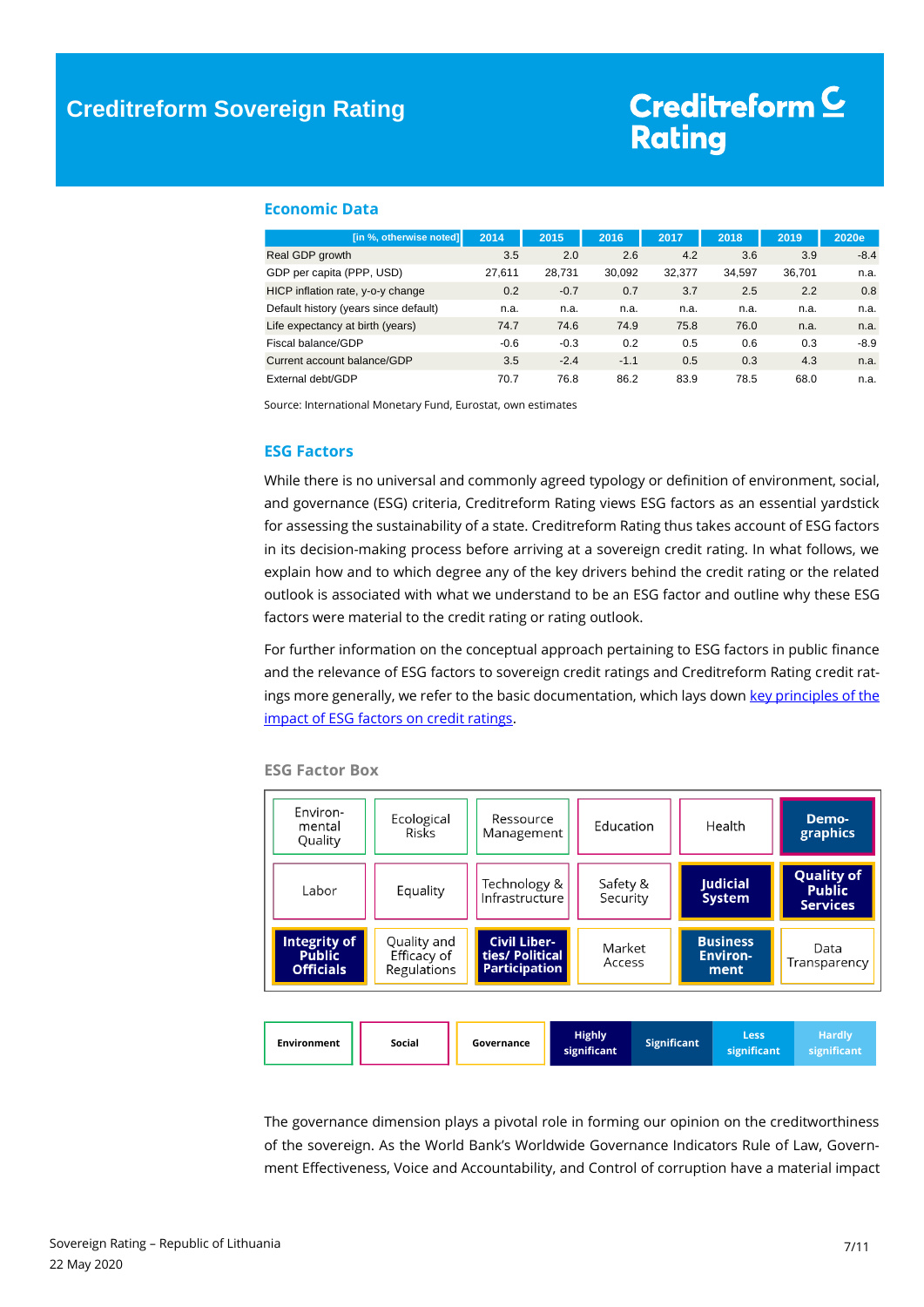on Creditreform Rating's assessment of the sovereign's institutional set-up, which we regard as a key rating driver, we consider the ESG factors 'Judicial System and Property Rights', 'Quality of Public Services and Policies', 'Civil Liberties and Political Participation', and 'Integrity of Public Officials' as highly significant to the credit rating.

Since indicators relating to the competitive stance of the sovereign such as the World Bank's Ease of Doing Business index and the World Economic Forum's Global Competitiveness Indicator add further input to our rating or adjustments thereof, we judge the ESG factor 'Business Environment' as significant.

The social dimension plays an important role in forming our opinion on the creditworthiness of the sovereign. Indicators or projections providing insight into likely demographic developments and related cost represent a social component affecting our rating or adjustments thereof. We regard the ESG factor 'Demographics' as significant since it has a bearing on the economy's potential growth.

While Covid-19 may have significant adverse effects on several components in our ESG factor framework in the medium to long term, it has not been visible in the relevant metrics we consider in the context of ESG factors – though it has a significant bearing concerning economic prospects and public finances. To be sure, we will follow ESG dynamics closely in this regard.

#### **Appendix**

### **Event Publication Date Rating /Outlook** Initial Rating 26.11.2016 A /stable Monitoring 24.11.2017 A /stable Monitoring 23.11.2018 A /positive Monitoring 22.11.2019 A+ /stable Monitoring 22.05.2020 A+ /negative

#### **Rating History**

#### **Regulatory Requirements**

In 2011 Creditreform Rating AG (CRAG) was registered within the European Union according to EU Regulation 1060/2009 (CRA-Regulation). Based on the registration Creditreform Rating AG is allowed to issue credit ratings within the EU and is bound to comply with the provisions of the CRA-Regulation.

This sovereign rating is an unsolicited credit rating. Neither the rated sovereign nor a related third party participated in the credit rating process. Creditreform Rating AG had no access to the accounts, representatives or other relevant internal documents for the rated entity or a related third party. Between the disclosure of the credit rating to the rated entity and the public disclosure no amendments were made to the credit rating.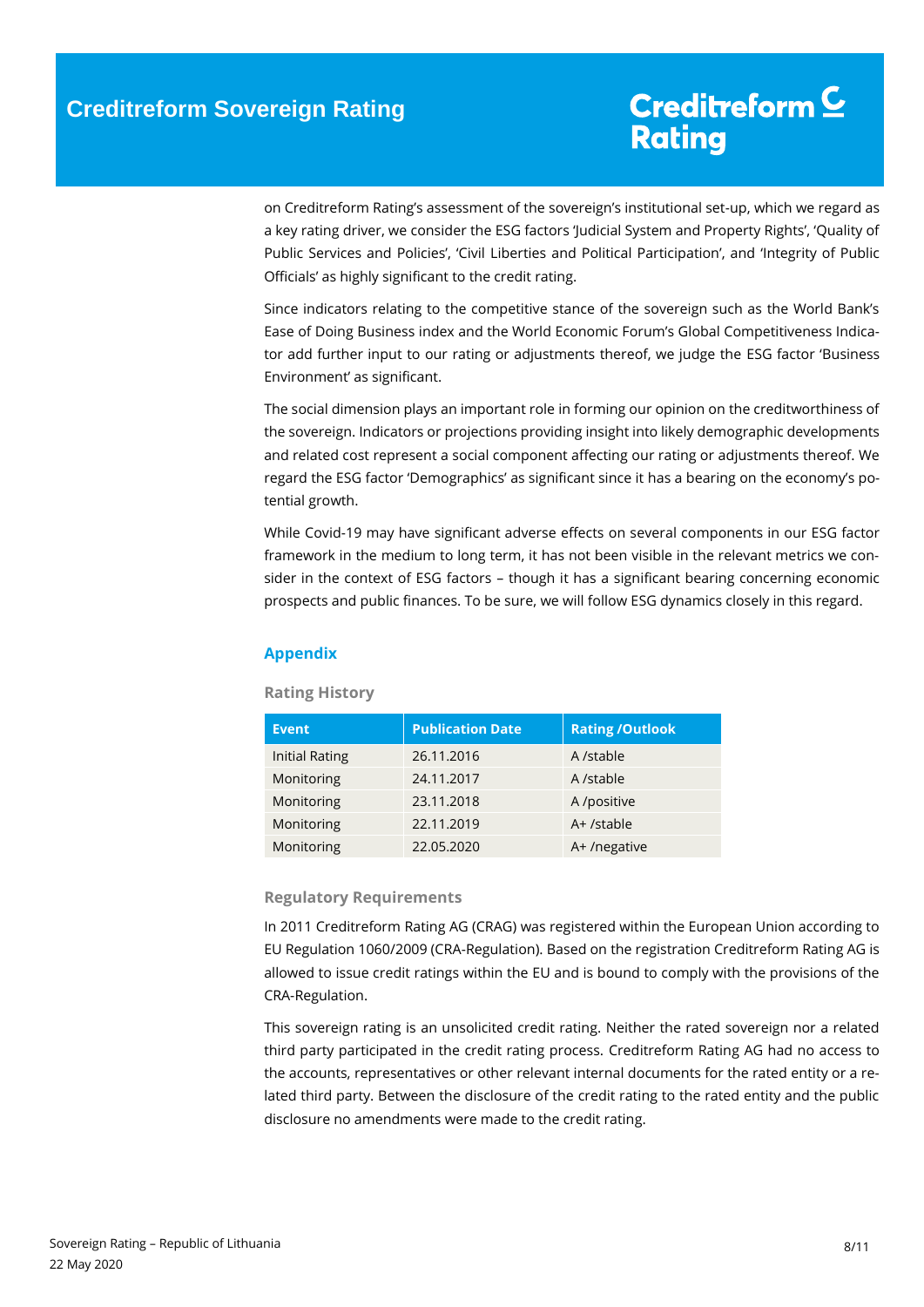| Unsolicited Credit Rating                              |    |
|--------------------------------------------------------|----|
| With Rated Entity or Related Third Party Participation | NΟ |
| With Access to Internal Documents                      | NΟ |
| With Access to Management                              | NΩ |

The rating was conducted on the basis of CRAG's ["Sovereign Ratings" methodology](https://www.creditreform-rating.de/en/about-us/regulatory-requirements.html?file=files/content/downloads/Externes%20Rating/Regulatorische%20Anforderungen/EN/Ratingmethodiken%20EN/Rating%20Methodology%20Sovereign%20Ratings.pdf) (v1.2, July 2016) in conjunction with its basic document ["Rating Criteria and Definitions"](https://www.creditreform-rating.de/en/about-us/regulatory-requirements.html?file=files/content/downloads/Externes%20Rating/Regulatorische%20Anforderungen/EN/Ratingmethodiken%20EN/CRAG%20Rating%20Criteria%20and%20Definitions.pdf) (v1.3, January 2018). CRAG ensures that methodologies, models and key rating assumptions for determining sovereign credit ratings are properly maintained, up-to-date, and subject to a comprehensive review on a periodic basis. A complete description of CRAG´s rating methodologies and basic document "Rating Criteria and Definitions" is published on ou[r website.](https://www.creditreform-rating.de/en/about-us/regulatory-requirements.html)

To prepare this credit rating, CRAG has used following substantially material sources: International Monetary Fund, World Bank, Organization for Economic Co-operation and Development, Eurostat, European Commission, European Banking Authority, European Central Bank, World Economic Forum, Central Bank of Lithuania, Ministry of Finance Lithuania, Official Statistics Portal Lithuania.

A Rating Committee was called consisting of highly qualified analysts of CRAG. The quality and extent of information available on the rated entity was considered satisfactory. The analysts and committee members declared that the rules of the Code of Conduct were complied with. No conflicts of interest were identified during the rating process that might influence the analyses and judgements of the rating analysts involved or any other natural person whose services are placed at the disposal or under the control of Creditreform Rating AG and who are directly involved in credit rating activities or approving credit ratings and rating outlooks. The analysts presented the results of the quantitative and qualitative analyses and provided the Committee with a recommendation for the rating decision. After the discussion of the relevant quantitative and qualitative risk factors, the Rating Committee arrived at a unanimous rating decision. The weighting of all risk factors is described in CRAG´s "Sovereign Ratings" methodology. The main arguments that were raised in the discussion are summarized in the "Reasons for the Rating Decision".

As regards the rating outlook, the time horizon is provided during which a change in the credit rating is expected. This information is available within the credit rating report. There are no other attributes and limitations of the credit rating or rating outlook other than displayed on the CRAG website. In case of providing ancillary services to the rated entity, CRAG will disclose all ancillary services in the credit rating report.

The date at which the credit rating was released for distribution for the first time and when it was last updated including any rating outlooks is indicated clearly and prominently in the rating report; the first release is indicated as "initial rating"; other updates are indicated as an "update", "upgrade or downgrade", "not rated", "affirmed", "selective default" or "default".

In accordance with Article 11 (2) EU-Regulation (EC) No 1060/2009 registered or certified credit rating agency shall make available in a central repository established by ESMA information on its historical performance data, including the ratings transition frequency, and information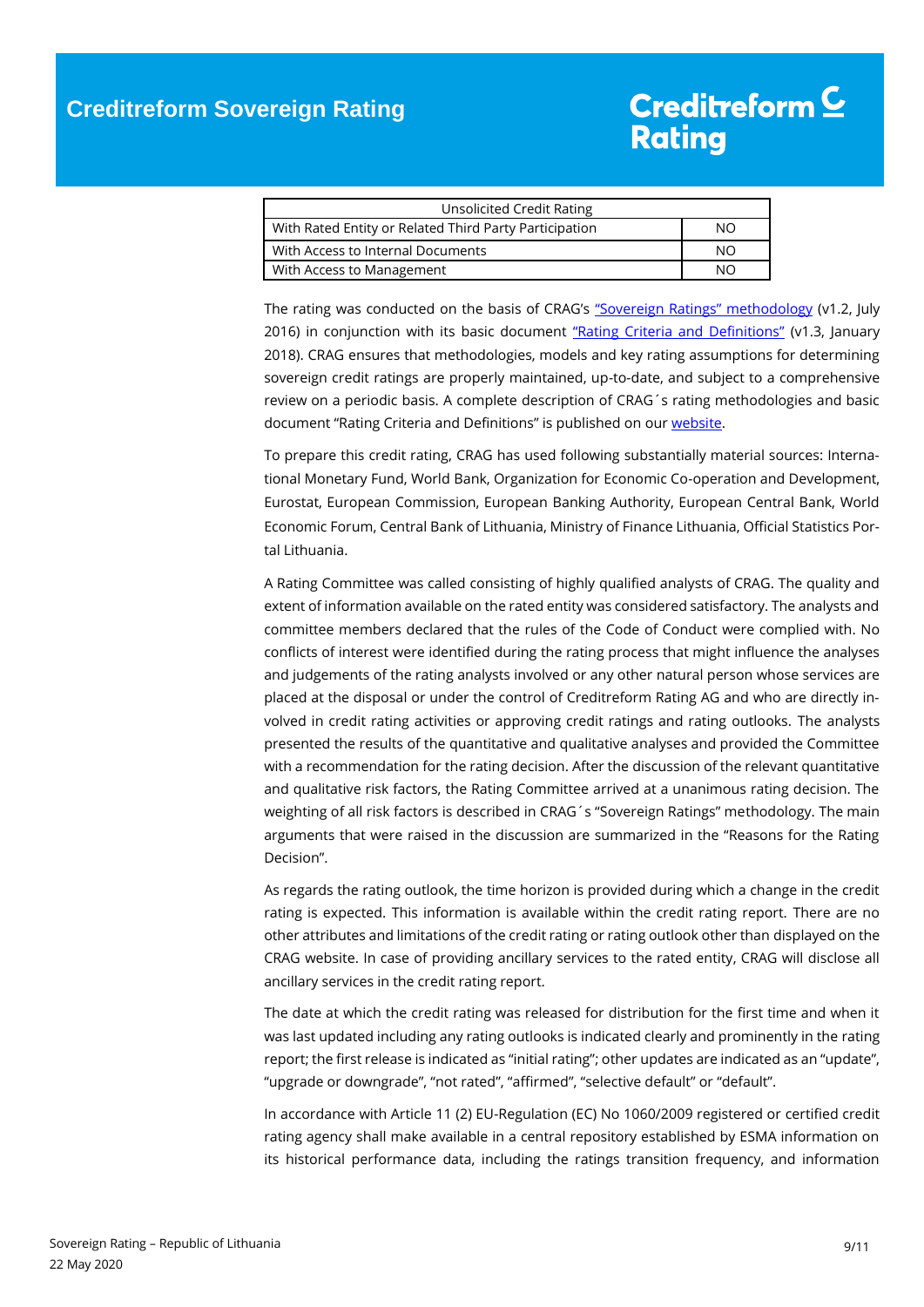about credit ratings issued in the past and on their changes. Requested data are available on the ESMA website: [https://cerep.esma.europa.eu/cerep-web/statistics/defaults.xhtml.](https://cerep.esma.europa.eu/cerep-web/statistics/defaults.xhtml)

An explanatory statement of the meaning of each rating category and the definition of default are available in the credit rating methodologies disclosed on the website.

#### **Disclaimer**

Any rating issued by Creditreform Rating AG is subject to the Creditreform Rating AG Code of Conduct which has been published on the web pages of Creditreform Rating AG. In this Code of Conduct, Creditreform Rating AG commits itself – systematically and with due diligence – to establish its independent and objective opinion as to the sustainability, risks and opportunities concerning the entity or the issue under review.

When assessing the creditworthiness of sovereign issuers, Creditreform Rating AG relies on publicly available data and information from international data sources, governments and national statistics. Creditreform Rating AG assumes no responsibility for the true and fair representation of the original information.

Future events are uncertain, and forecasts are necessarily based on assessments and assumptions. Hence, this rating is no statement of fact but an opinion. Neither should these ratings be construed as recommendations for investors, buyers or sellers. They should only be used by market participants (entrepreneurs, bankers, investors etc.) as one factor among others when arriving at investment decisions. Ratings are not meant to be used as substitutes for one's own research, inquiries and assessments. Thus, no express or implied warranty as to the accuracy, timeliness or completeness for any purpose of any such rating, opinion or information is given by Creditreform Rating AG in any form or manner whatsoever. Furthermore, Creditreform Rating AG cannot be held liable for the consequences of decisions made on the basis of any of their ratings.

This report is protected by copyright. Any commercial use is prohibited without prior written permission from Creditreform Rating AG. Only the full report may be published in order to prevent distortion of the report's overall assessment. Excerpts may only be used with the express consent of Creditreform Rating AG. Publication of the report without the consent of Creditreform Rating AG is prohibited. Only ratings published on the Creditreform Rating AG web pages remain valid.

Creditreform Rating AG